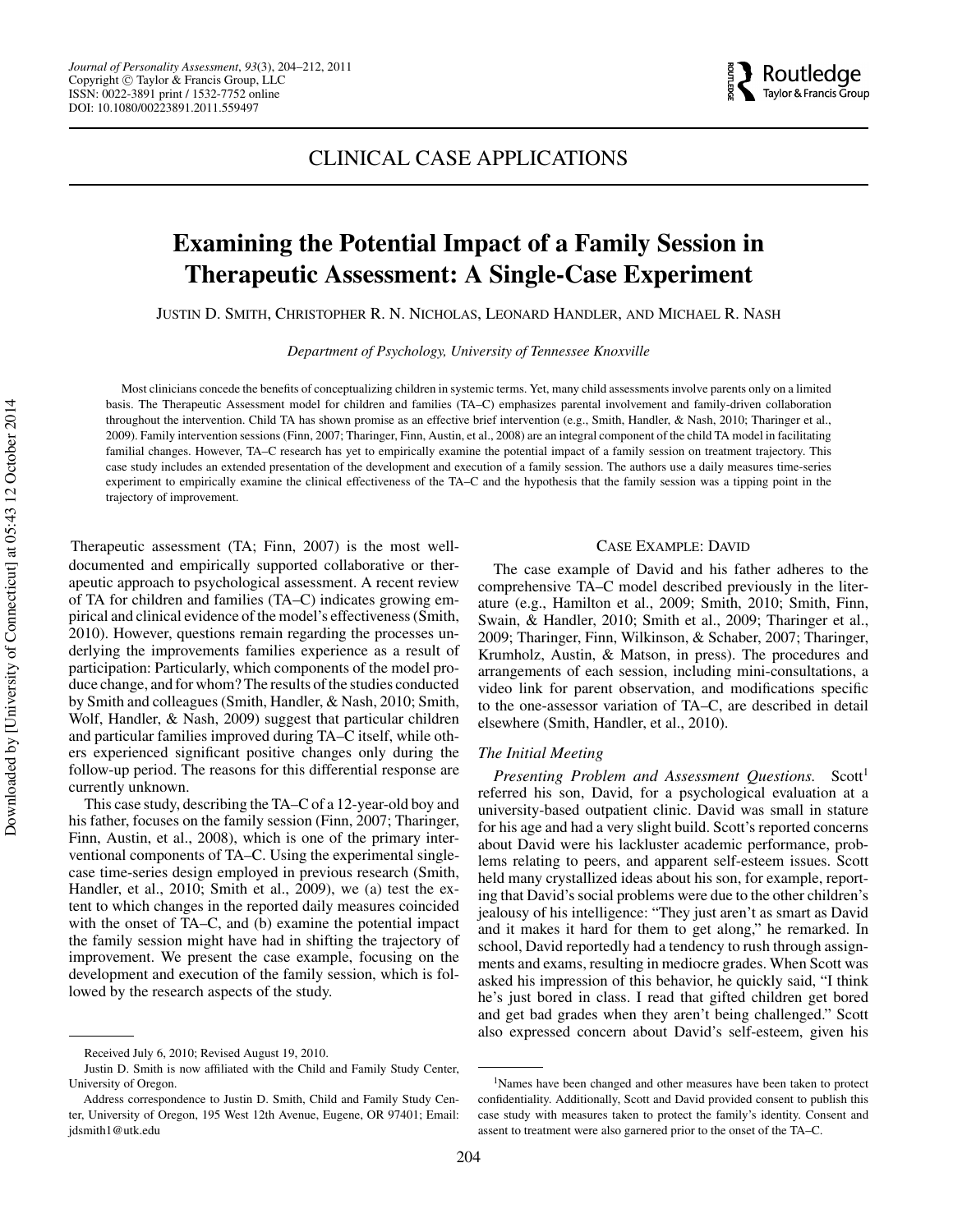difficulties with peer relationships. The first author, who served as the clinician for this case, under the supervision of the third author, then asked Scott to produce a few questions he hoped the assessment could answer. The following three questions were generated: Why does David have problems in school and how do we motivate him? Why does David have problems relating to his peers? Why does David have low self-esteem?

## *Additional Background Information*

David lived with his married biological parents and younger brother (age 7). His mother was unable to participate in the TA–C because the family lived in a very rural area, which was far from the clinic, and they were unable to procure child care for David's sibling. The absence of David's mother in the TA–C process was somewhat suggestive of the close relationship David had with his father. Because the first author never met the mother, it was difficult to infer her place in the family and impact on David. This situation also necessitated a focus on dyadic issues during the family session, as opposed to the family systems approach typically sought. David's history was free of any trauma, medical issues, and significant behavioral problems, and he was reportedly an easy-going young child. David was in the sixth grade at a public elementary school. He had few disciplinary issues and had achieved mostly Bs throughout. He reportedly enjoyed history, particularly the Civil War, and hoped to become an aeronautical engineer someday.

#### *Results of the Test Administration*

Over the course of the next three meetings, David was administered a battery of self-report and performance-based tests. For conciseness, results of the test administration sessions are presented as they pertain to the development of the family session.

During the first session, David was administered the Wechsler Intelligence Scales for Children, Fourth Edition (WISC–IV; Wechsler, 2003). When the test was introduced, David reported that his father had told him he was going to take tests to find out how smart he was. Similar to his father, David seemed to value his intelligence. He felt that his teacher and peers were inhibiting him from "showing his potential." Reminiscent of his father, David rationalized his problems with his peers by saying, "The other kids are just jealous."

Although David appeared very confident of his performance on the WISC–IV, he also seemed anxious about doing well, perhaps due to his father observing, or the high expectations he and his father shared. At the end of the test, the first author asked David, "How do you think you did?" He quickly replied, "Pretty good, I think. Most of the questions were easy."

The first author then joined Scott in the observation room for the mini-consultation (Tharinger et al., 2007) in which an open dialogue occurs between the clinician and parent(s) in regard to the interactions between the child and clinician during test administration, potential hypotheses based on the child's test responses, as well as the parents' observations and reactions. Scott was asked to share his observations of the testing. He responded, "Well, I couldn't see some of the tests all that well over the video, but he didn't do that well on some of the questions you asked him [the Information and Comprehension subtests in particular]. But I still think he did well overall." Having minimized the contradictory evidence he had witnessed, Scott emphatically added the qualifying remark, most likely in response to his own anxiety after recognizing that his son had, in fact, not done particularly well. Results of the WISC–IV confirmed that David's performance on the test was unexceptional. His Full Scale IQ of 102, Verbal Comprehension of 106, Perceptual Reasoning of 100, Working Memory of 91, and Processing Speed of 103 all fall in the average range.

During the second testing session, David was orally administered the Millon Pre-Adolescent Clinical Inventory (M–PACI; Millon, Tringone, Millon, & Grossman, 2005) and the Sentence Completion Test (Haak, 2003). These instruments were administered orally, as opposed to the standard administration of having the child complete the test on his or her own, to facilitate parental observation and enhance their curiosity regarding the child's feelings and problem behaviors. As David responded, the first author marked items for follow-up questioning, when a more thorough explanation of his response might be beneficial for both Scott and the first author to hear. Conducting an extended inquiry (Handler, 2008) in this manner also provides a client-specific context from which to interpret norm-based scores. David's responses illuminated his feelings about school and his peers, including hurt feelings, resentment, and a hint of superiority. When asked what made him angry or frustrated he replied, "When I try and tell the teacher that the other kids are doing something wrong and the other kids get mad at me and the teacher tells me not to be a tattle tale. And when other kids come up and bully me, I get mad at them." David was asked what made him sad most of the time. He responded, "I can't have friends. I just get picked on and called names." When asked why it was hard for him to control his feelings, he said he loses his temper when the other children make fun of him. Scott later remarked that he was surprised at how badly his son felt.

Norm-based results of the M–PACI also provided useful information. The two highest scores were Conforming (90) and Disruptive Behaviors (87). He also scored in the clinical range on Confidence (72), Inhibition (72), Anxiety and Fears (74), and Attention Problems (78). These results suggest that David vacillates between a desire to be compliant and a wish to be more assertive with others. He appears more interested in pleasing authority figures than in making friends. Furthermore, he attempts to hide feelings of personal inadequacy and insecurity by being cooperative and conforming. He desires to be more expressive of his underlying feelings of dejection, resentment, depression, and hostility. He probably feels as though his abilities and efforts have been unappreciated, which has left him feeling misunderstood, disillusioned, unworthy, and miserable. He is very self-conscious of his behavior problems and is inclined toward self-blame and selfpunishment. He appears to have adopted his father's rationale for being considered an outcast by his peers, preferring to avoid them, presumably as a means of avoiding rejection and hurt feelings.

At the end of this session David completed the House-Tree-Person Test (HTP; Buck, 1966). His male figure proved to be the most fruitful of these drawings. David's male drawing was very large, with broad shoulders and big arms, and wore an athletic jersey. When the first author presented this picture to Scott in the mini-consultation and asked for his impressions, he replied contemplatively, "Well, he looks very strong and he's standing like he's trying to look big and tough. Maybe that's how David wishes he was?" The first author's developing hypothesis that David's inflated confidence was a coping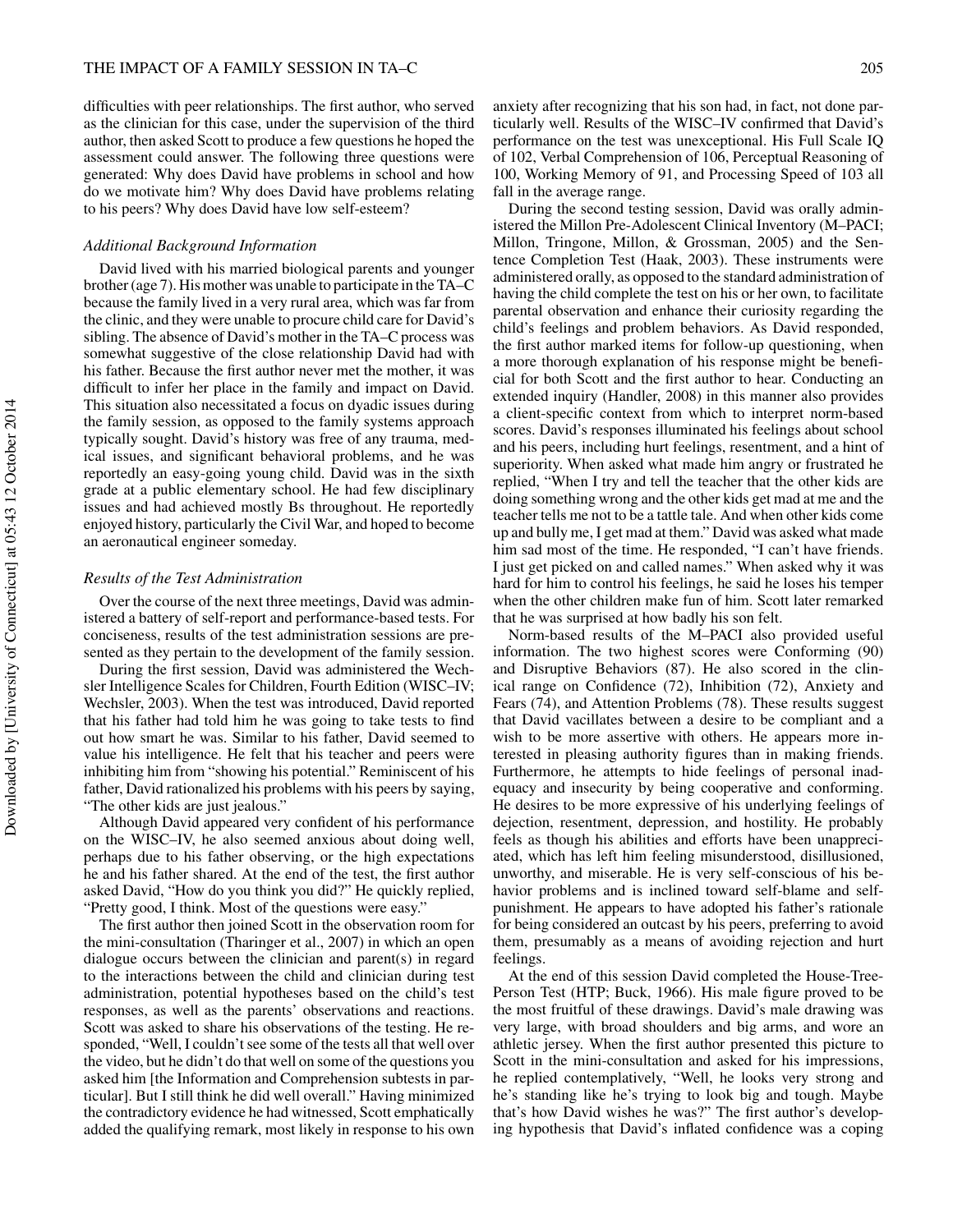mechanism appeared plausible, given the strong, idealized selfimage drawing and the suggestion of underlying insecurity, inadequacy, and the self-esteem issues about which his father was concerned.

One week later, David completed the Rorschach Inkblot Method (Exner, 2003). The Rorschach was administered and scored using the Comprehensive System (CS; Exner, 2001). The CS scores are followed in parentheses by the means and standard deviations from the international combined child and adolescent reference sample (Meyer, Erdberg, & Shaffer, 2007). David's 32-response protocol (22.71, 8.09), 10 more than is typical, indicates he might have pushed himself to give more responses to show his compliance. His Weighted Sum of Special Scores of 43 (7.09, 7.82 [these scores were found to be unstable across the 19 samples in the Meyer, Erdberg, & Schaffer study]) and his imbalanced active-to-passive movement ratio of 11:0 (3.49, 3.23: 2.21, 2.16) indicates that his ideation is somewhat inflexible (Weiner, 2003). David has an inflated sense of self importance and is preoccupied with his own needs at the expense of attention to the needs of others (Weiner), as evidenced by four reflection responses (Fr+rF: 0.19, 0.59). However, David's self-centered personality style is not rigidly entrenched. The presence of a Vista response (0.00, 0.06) and a Morbid response (0.72, 1.24) suggest that David's self-regard, the specific aspects and actions he likes or dislikes about himself, is fairly negative and that he might be more self-critical than usual (Weiner). Negative self-appraisals, in conjunction with grandiosity, suggest that David is preoccupied with his shortcomings. Similarly, David might appear self-centered to others, which contributes to poor interpersonal relationships. This assertion is supported by an unbalanced ratio of good human responses to poor human responses of 4 : 8 (2.48, 1.85 : 3.01, 2.59), which indicates that David has a tendency to approach others in undesirable ways. David's three Texture (0.00, 0.07) responses suggest that others might experience him as being needy. The complete Rorschach Structural Summary can be found in Appendix A.

The Bender Visual Motor Gestalt Test (Hutt & Briskin, 1960) was also administered in the hope of obtaining information regarding David's approach to schoolwork. David rapidly drew the figures with little planning or attention to detail. In total, he completed the 10 figures in less than 4 min, including redrawing the last figure. When asked by the first author for a self-appraisal of his work, David glanced at the cards momentarily, and then at his drawings, then said, "Good," with a large grin on his face.

In the observation room shortly after, Scott looked very surprised as he examined his son's work on the Bender. He said, "These really aren't that good. I wonder why David thought he did well?" The first author asked what he thought about David's approach to the task. Scott replied, "Well, it sure didn't seem to take him very long to do it, and it shows in the drawings." The first author then posited that David might rush through his schoolwork, incorrectly assuming he had done well. Scott accepted this assertion and remarked, "It seems like David might rush through his work because he feels as though he doesn't need to put forth much effort to succeed." The first author agreed and added, "He also seems to compare himself to his classmates and if he's the first one done, he feels good about himself." Scott seemed receptive to this alternative way of understanding his son's behavior in school.

#### *David's Family Session*

The development of the family session (Tharinger, Finn, Austin, et al., 2008), is informed by the test results and a theory-driven systemic case conceptualization. David's frustrations appeared to be precipitated by the dichotomy between his father's messages and the contradictory ones he received from his teacher and peers. Researchers in social psychology have consistently found that expectation affects outcome. However, there is little agreement about the direction of this effect (Mc-Nulty & Karney, 2004). According to the poet Alexander Pope (1737, letter to Fortescue), expectations of any kind leave people vulnerable to disappointment, should they fail to be met. Scott's high expectations of his son could have led to improved academic performance, but David's failure to meet his father's high expectations probably affected his performance and selfesteem. This formulation suggests that developing more realistic expectations might be motivating, rather than a source of shame for David.

From a self-psychology perspective, Kohut (1971) believed that narcissistic character structure stems from a desperate fear of losing a love object, which has yet to be experienced as separate and independent from the self. For David, his father was the love object whose expectations of intelligence and success were hopelessly intertwined with his sense of self. Thus, disappointing his father might mean losing the needed supplier of self-esteem (Kohut, 1971). Conversely, David's father's self-esteem also seemed to be embedded within his son's intelligence and achievement, meaning these aspects of David were both needed by Scott and by David to maintain a connection between them defined by mutual confirmation and narcissistic sustenance. We (the first and third authors) believed that Scott's high expectations and his tendency to rationalize and justify David's struggles perpetuated this dynamic. Addressing issues related to this dyadic pattern was thought to be crucial to the success of the family session.

One of the most difficult aspects of family sessions is designing a task or activity that results in the desired outcomes. The brief, time-limited nature of TA–C necessitates a well-planned, purposeful approach, in which a family session encompassing all of the child's and family's problems is not only typically unfeasible, but might even be undesirable. In this case, two particular test results accurately illustrated David's problems and provided the basis for the family session: David's male figure drawing was in stark contrast to his slight physical stature and seemed to reflect exaggerated confidence and expectations. Second, results of the Bender were quite poor, which was likely due to David's rushed approach to the task. We utilized both of these tests during the family session to achieve the session's goals, which were congruent with Scott's assessment questions and the case conceptualization.

At the beginning of the family session, the first author met with Scott to prepare and enlist his assistance in the session. Scott was told that the focus of the session was to help him and David work through systemic issues that have contributed to the problems reflected in his assessment questions. The first author presented Scott with the computer-generated table of results from David's WISC–IV scores, to provide a realistic picture of his son's abilities. The first author was somewhat concerned about how Scott would receive this news, given his high expectations. Scott immediately noticed the qualitative descriptions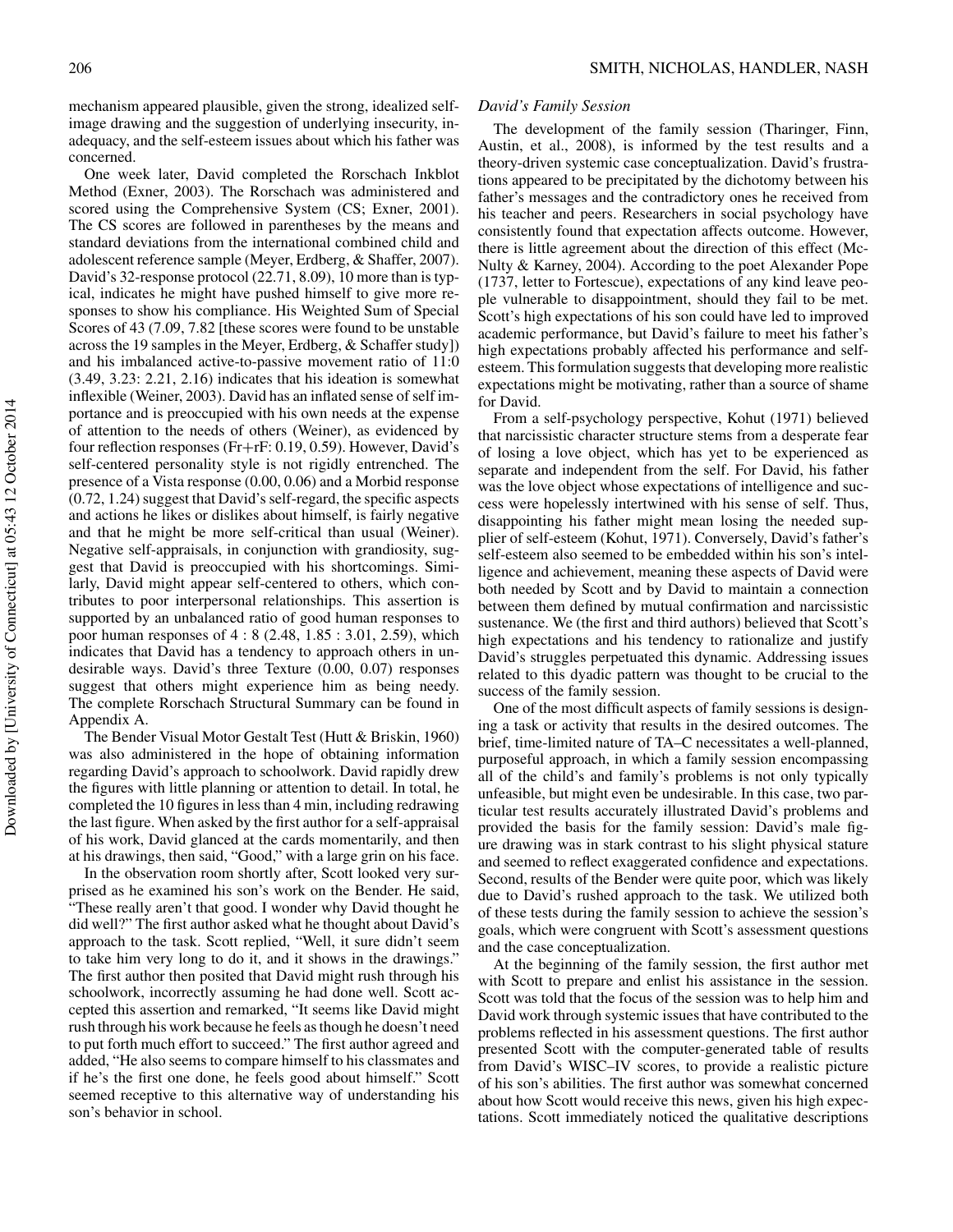## THE IMPACT OF A FAMILY SESSION IN TA–C 207

on the WISC–IV computer scored printout, which indicated that all the Index scores were in the average range. After a moment, he said, "Hmmm, I guess I've been telling him the wrong thing, haven't I?" His voice dropped as he finished the question, appearing fearful that the clinician would confirm that his words and actions had caused David's difficulties. Scott said, "I just wanted to make him feel better." He seemed genuinely at a loss for how he could have handled things differently. The first author assured Scott that the situation was repairable. Scott was also informed that he and the first author would reveal to David his intelligence scores on the WISC–IV at the beginning of the session. Scott seemed apprehensive about doing so, but he was agreeable. The first author then described the planned task and Scott's proposed role in the exercise. Scott reported being eager to assist in any way that could be helpful to his son. David was then brought into the room and sat with his father and the first author.

The first author stated, "Today we're going to do something a little different. Your father is going to be in the room with us, and help out a bit. Is that okay with you?' David nodded in agreement. "Do you remember the test you took on the first day we met?" the first author asked. David replied with a huge grin, "Yep. The one that tells me how *smart* I am." The first author indicated he was correct, and said, "I want to share the results with you. I've already shown them to your dad." David was then presented with the table of WISC–IV results. We felt that sharing the results in this way was important for two reasons. The first author hoped to model for Scott how to interact with David around a topic that was potentially uncomfortable. Second, we wanted to gently challenge David's defenses in this area and begin to tenderly expose the underlying feelings he attempted to hide. David examined the results and was expectedly somewhat surprised, but it also appeared that he was somewhat relieved. Scott reassured his son that he was pleased with the results, a response that was not only genuine, but also refrained from dismissing the results or qualifying them in some way.

Previous research found that people with egocentric traits often produce figure drawings representing idealized, grandiose self-images, which change as the result of psychotherapy (Hilsenroth, Handler, & Blais, 1996). Building on this finding, the first author anticipated that asking David to "draw the best picture of yourself that you can" would result in a more accurate reflection of his "true" self-image, especially after having been challenged with the WISC–IV results. David finished his drawing and presented it to the first author, who placed it alongside his first male drawing (Figure 1) and said, "Remember this drawing? What differences do you notice?" David commented on the size of the first drawing, especially the arms, and how the second figure somehow looked "better." This exercise seemed to successfully illustrate the dichotomy between David's defensive and genuine self-images.

The next task of the family session utilized the Bender. David's drawings from the previous session were placed in front of him and the first author said, "I was hoping we might be able to take a closer look at this test. I remember that you felt you did well on it, but we think you can do better. Scott, can you take a look at David's drawings and give them a grade?" Scott appeared glad to be involved and he compared the drawings to the cards, assigning a standard letter grade to each figure. He gave David a C overall and no grade higher than a B on any figure, which was very accurate in the first author's opinion.



FIGURE 1.—Comparison of David's male figure drawings. *Note.* The text on the shirt of the second drawing reads, "U.S. Air Force."

David was a little surprised and looked to his father to assuage his anxiety. Instead of his typical justification, Scott encouraged his son: "I know you can do a lot better if you try harder." This was a perfect response from Scott, in that he had laid out a realistic expectation for David's future performance. The first author noted a slight, underlying tone of his expectation for a better result, but it seemed that Scott was more genuine and realistic and was simply attempting to provide encouragement, as opposed to lauding poor performance as he had done in the past. The first author asked, "Would you like to try it again?" David nodded eagerly. He spent more time on this administration (Figure 2). Scott awarded As and Bs and David seemed to understand that he would need to put forth more effort to achieve the level he desired, which was hopefully more realistic as a result of the TA–C.

We would like to note that we do not consider the changes in the Bender drawings from the first to second administration to be the measure of treatment success. Rather, the process by which David was able to produce an improved Bender, and the parallel changes Scott seemed to exhibit during the family session, are believed to indicate a successful intervention. Although both Benders are arguable within age-appropriate limits, David's organization, planning, and figure accuracy, particularly figures A, 1, and 6, appeared to have significantly improved between administrations. Some of this improvement might also have been due to practice effects, but again, the results of the administration itself are not proof of success. Rather, it is the understanding gained from having participated in and



FIGURE 2.—Comparison of David's Bender Visual-Motor Gestalt tests.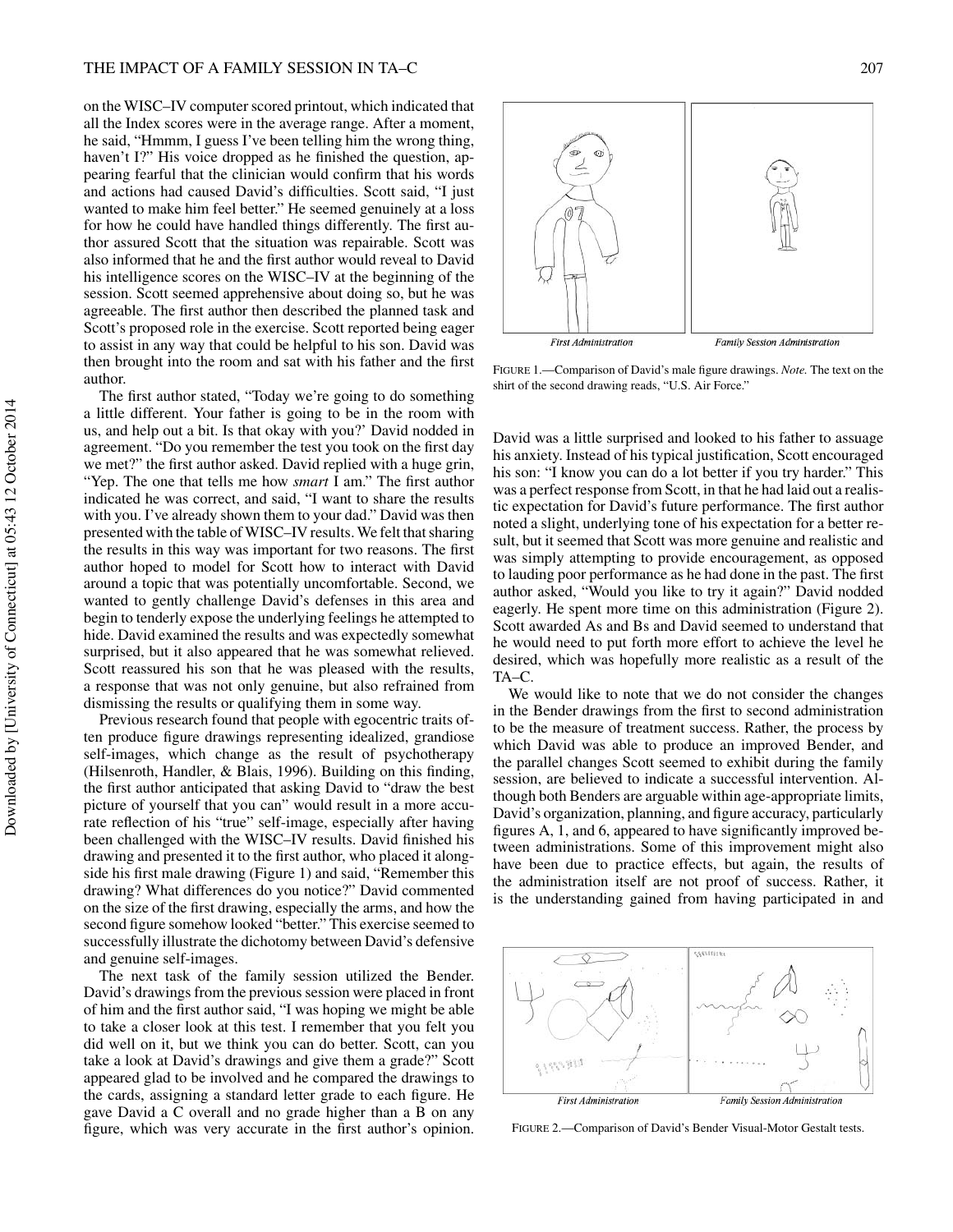experienced the exercise that likely results in long-standing shifts in family dynamics and the way in which the child's problems are understood and managed within the family system.

#### *Summary, Discussion, and Fable Sessions*

In accordance with the comprehensive TA–C model, the first author conducted a summary and discussion session with Scott in which the family session, test findings, and assessment questions were discussed at length. David was also presented with a personalized fable about his experiences in the TA–C. (For additional information about fables and personalized stories in TA–C, see Tharinger, Finn, Wilkinson, et al., 2008.) The complete fable written for David appears in Appendix B and demonstrates the way in which complex psychological concepts and phenomena can be presented in a developmentally appropriate manner.

## *Follow-Up Session*

David and Scott returned 60 days later for a follow-up session. David had gone to a summer camp and joined a club to meet peers with similar interests. Scott said, "In the past, David didn't want to go to summer camp because he was afraid of being teased by the other boys." Scott had also taken a more involved approach to David's schoolwork by checking his assignments at home. If David achieved an 80%, his father considered the assignment complete; otherwise David would have to correct his mistakes. When asked about how often he had to correct his assignments now, David replied, "A couple of times a week is all." Scott also commented, "In the beginning, he had to redo a lot of his assignments, but it's beginning to diminish now." Scott also reported that this new approach to schoolwork had a positive effect on his relationship with his son. Their communication had improved as he became comfortable talking with David about topics he would have previously avoided. These reports seemed to indicate that the goals of the family session had been achieved.

## THE CASE-BASED TIME-SERIES EXPERIMENT

#### *Procedures*

Case-based time-series methodology has been described as a potentially useful method of tracking clients' improvement in psychotherapy and has been advocated as a means of examining real-world clinical effectiveness, thus bridging the gap between science and practice (e.g., Borckardt et al., 2008; Kazdin, 2008). Smith, Handler, et al. (2010) and Smith et al. (2009) provide detailed descriptions of this methodology in the study of TA–C, and we refer the reader to those sources for additional description of the research procedures used in this study.

Based on the assessment questions, Scott and the first author identified the following metrics during the initial meeting that would be measured daily: (a) overall family distress, (b) David felt good about himself today, and (c) David had positive social interactions today. On the first two items, Scott and David were instructed to come to an agreement between them for each day's ratings, using a Likert-type scale ranging from 1 to 9. Scott was provided with paper tracking sheets and was scheduled to return in 2 weeks so that a baseline period could be obtained prior to the first session with David.

#### *Hypotheses*

The aims of this experimental case study are twofold: (a) Test the extent to which changes in the reported daily measures coincided with the onset of TA–C, and (b) examine the potential impact the family session might have had on the course of improvement. We hypothesized that the child and his father would experience significant improvements in the measured areas of functioning after receiving a TA–C, and we predicted that the family session was the point at which a shift in the trajectory of improvement occurred. The second hypothesis received informal support after the TA–C was completed, based on the clinician's impression of the success of the family session and the father's report during the follow-up session, which suggested that the goals of the family session had been achieved.

#### *Data Analysis*

Analyses were conducted using Simulation Modeling Analysis (SMA; Borckardt, 2006b) for time-series. SMA is a bootstrapping approach that accounts for autocorrelation, the nonindependence of sequential observations inherent in a stream of data. SMA is capable of conducting phase-effect, or levelchange analyses, and slope-change analyses. Level-change analyses determine the effect for the observed difference between two specified streams of data. Slope-change analyses determine the strength of the relationship between the reported, dependent variable(s) and an a priori model of the trajectory of improvement. Both analyses are discussed in greater detail in the Results section. Finally, because three nonindependent variables were measured on a daily basis, the highly conservative Bonferroni correction was used to determine the significance of observed effects (Bonferroni, 1935). Using an alpha value of .05, the resultant corrected *p* value is .017 (i.e., 0.05/3).

## *Cautionary Notes Regarding Inference of Causality in Single-Case Experimental Designs*

Although the single-case ABC design involves an experimental manipulation, causality cannot be determined from this research design. The main premise of experimental single-case research is that changes in stable behaviors coinciding with treatment suggest that the intervention might have led to change (Kazdin, 2010). We have included elements in the research design that strengthen the probability that changes can be attributed to the treatment, such as gathering a stable baseline measurement, conducting a specified intervention, and including daily assessment of multiple markers of improvement (e.g., Barlow & Hersen, 1984; Kazdin, 2010). However, due to rival hypotheses and threats to internal validity, causality must be assessed using research designs with greater experimental control.

#### RESULTS OF THE TIME-SERIES EXPERIMENT

#### *Preliminary Analyses*

A common issue of daily measures time-series designs is cross-correlation (i.e., the extent of similarity between measures as a function of time). Cross-correlation analysis indicated that the variables measured for this case were highly related on a daily basis, suggesting a composite (i.e., mean) score of these indexes is representative of the changes experienced by this family. To address the issue of missing data, the authors used the Expectation-Maximization Procedure (Dempster, Laird, & Rubin, 1977), which was found to yield accurate estimates of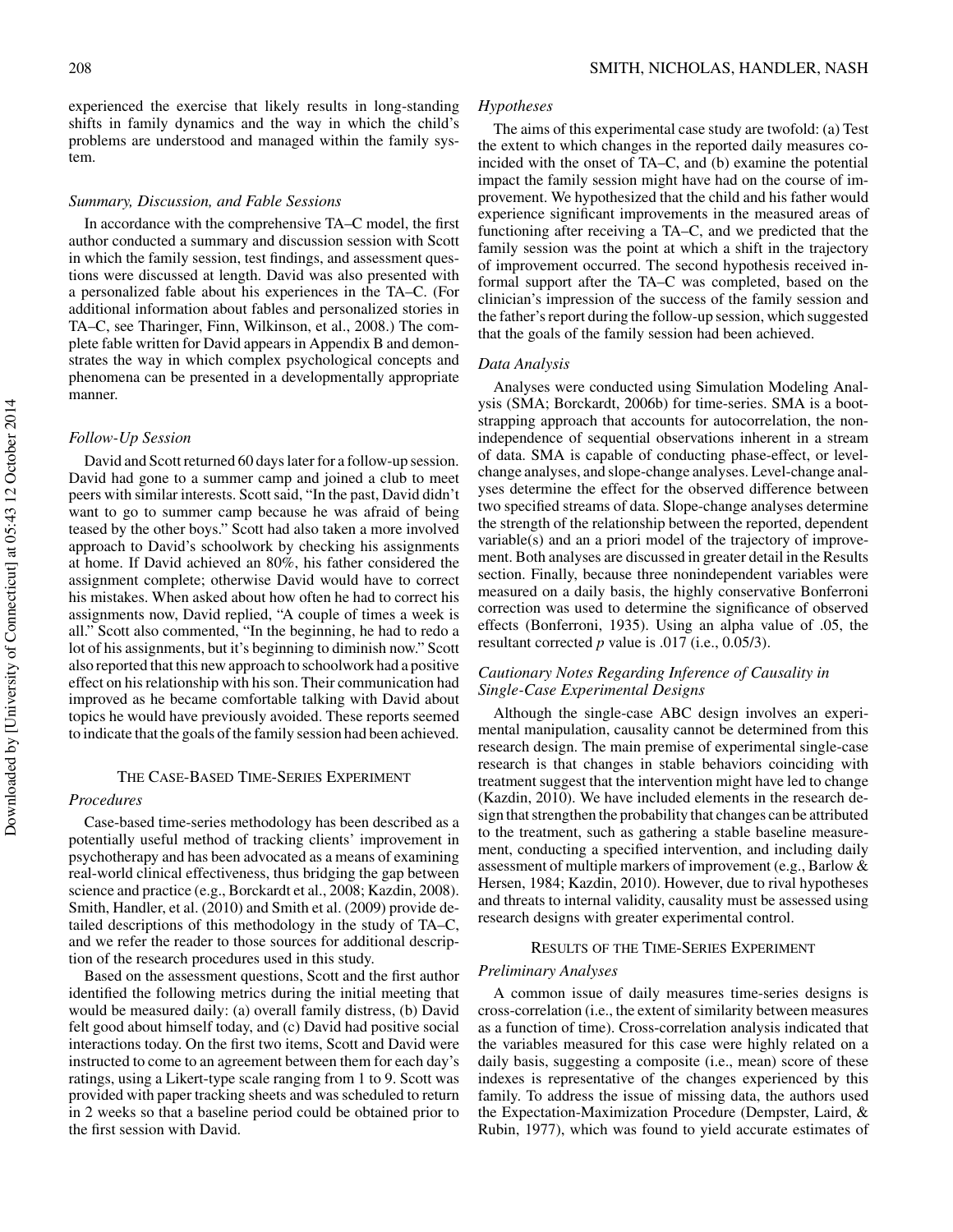TABLE 1.—Mean scores of phases and phase combinations (1–9 Likert-type scale).

|                      |      |      |      | $B+I$ | l+F  | <b>Before Family Session</b> | After Family Session |
|----------------------|------|------|------|-------|------|------------------------------|----------------------|
| No. days             | 7.64 | 33   | 60   | 49    | o٠   | 33                           | 74                   |
| Composite score mean |      | 6.54 | 8.59 | 6.86  | 7.86 | 6.91                         | 8.58                 |

*Note.*  $B =$  Baseline;  $I =$  Intervention;  $F =$  Follow-Up.

missing values in time-series data streams with up to 40% missing data (Velicer & Colby, 2005). The outcome variables in this case were only missing 7.1% of data. The autocorrelation (*pAR* [lag 1]) of the composite variable for the entire data stream was calculated to be 0.682. Smith, Borckardt, et al. (2010) determined that the ability to correctly infer a significant phase effect (i.e., power sensitivity) was sufficient in data streams with autocorrelation estimates below .80. Based on these analyses, we can be reasonably confident in the conclusions drawn from our results.

## *Analysis 1: Evidence of the Potential Effectiveness for TA–C*

To examine potential intervention effects, we gathered a 14 day baseline (denoted as *B*), followed by a 35-day intervention period in which TA–C was conducted (*I*), and a 60-day followup period  $(F)$ . The chosen contrasts were consistent with the analytic strategy employed by Smith, Handler, et al. (2010), which included three phase-effect contrasts: B vs. I, *B*+*I* vs. F, and *B* vs. *I*+*F.* Additional description of this analytic strategy is available in the aforementioned study.

The results indicate that there was no statistically significant change experienced by David and his father during the TA–C, in comparison to baseline (*B* vs. *I*, Pearson's  $r = .416$ , *p* value  $= .025$ ). On the contrary, the family's reported functioning actually worsened during the intervention period, although not significantly. Similarly, no significant change occurred when the baseline was compared to the intervention and the follow-up period combined (*B* vs.  $I + F$ ,  $r = .059$ ,  $p$  value = .773). Comparing a combination of the baseline and intervention periods with the follow-up indicates that the 2 months following the TA–C were a time of significant improvement  $(B+I)$  vs. *F, r* = .708, *p* value *<* .001). Improvement during the follow-up period is consistent with the findings of the Smith, Handler, et al. (2010) study and Finn's (2007) hypothesis that improvement



FIGURE 3.—Graph of daily measures composite score with phase means and family session trend lines. *Note*. Solid vertical lines = phase divisions; short dashed vertical line  $=$  family session; long dashed horizontal lines  $=$  phase means; short dashed lines = trend lines for pre- and postfamily session. Increases in daily measures indicate improvement.

continues in the months following TA. The mean scores of each period of the study, presented in Table 1 and Figure 3, illustrating the course of the composite daily measure, are helpful in understanding these results in the context of the case presented.

## *Analysis 2: Examination of the Family Session's Relationship to the Trajectory of Improvement*

This analysis was conducted post hoc, with the aim of identifying the way in which the family session might have altered the course of the measured indexes. To explore this issue, we conducted a slope-change analysis. Slope-change analysis in SMA compares the client's daily reports with an a priori model of change, and determines the strength of the relationship between the two. To address this hypothesis, we compared the slope of the daily reports prior to the family session  $(n = 35)$  with those occurring after this session  $(n = 74)$ , which is depicted in Figure 3. The results of Analysis 1, and a visual inspection of the graph of daily ratings, suggested a worsening of symptoms during the baseline and early in the TA–C, followed by improvement in the latter stages of the intervention and during the follow-up period. We believe a shift in the course of the measured indexes occurred at the family session. Therefore, our data were tested against the Slope Vector 1 model provided by SMA. The Slope Vector 1 model is an a priori model, which predicts a linear worsening during the first specified period and then a linear improvement in the second period (Borckardt, 2006a). Our data were found to be a strong, significant fit to the a priori model (*r* = .709, *p* value *<* .001).

#### **CONCLUSIONS**

This article provides a clinically useful example of the development and execution of a family session in TA–C. We illustrate how to use assessment results, observations, and a theoretically informed case conceptualization to design a task that accomplishes therapeutic goals in regard to the systemic nature of the problem. McNulty and Karney (2004) found that expectations running counter to the facts can be detrimental when one member of the family unit feels that he or she is disappointing another by not meeting the other's expectations. This situation in David's family had a profound effect on his self-esteem and self-image, not to mention the secondary effects on his academic performance and social interactions. As Scott's expectations changed and he began to view David more accurately, David's self-esteem seemed to improve and he felt more secure in this relationship, leading to more positive peer interactions. In conjunction with the Tharinger et al. (2009) study, the results of this and other case-based time-series studies (Smith, Handler, et al., 2010; Smith et al., 2009) suggest that children and families improve after participating in TA–C. However, change seems to occur somewhat idiographically, following different trajectories in individual cases. Finn (2007) suggested that TA practitioners be mindful of clients' "tipping points" that could move them toward change. The results of this study suggest that the family session might be one such opportunity to address clients' tipping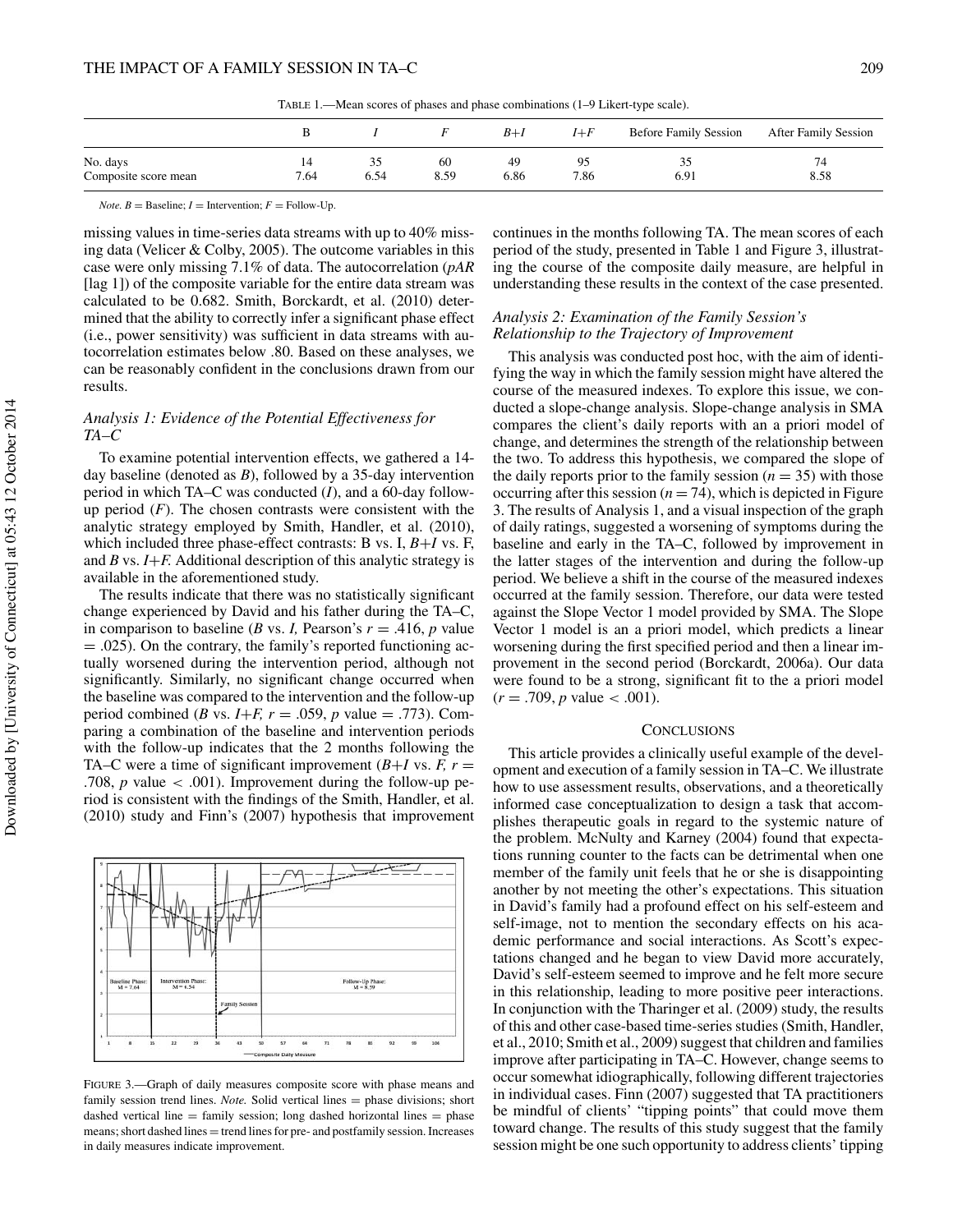points in TA–C. The successful family session with David and his father appeared to be related to the statistically significant improvement found in Analysis 1. Further support for this observation, albeit nonexperimental, is provided by the post-hoc slope-change analysis (Analysis 2), suggesting that the family session coincided with a shift in the course of reported symptoms. We hope these findings can inform future TA–C research on differential response and the mechanisms of improvement, which are currently not well understood.

## *Limitations and Future Directions*

Despite the systemic emphasis on case conceptualization and intervention during the family session, we did not include measures of family or dyadic functioning. The consequences of not being able to include David's mother in the TA–C are unknown. Second, our conceptualization of this case was a psychodynamic systems approach, somewhat similar to that described by Cierpka (2005), which resulted in a specific understanding of the family and related approach to the family session. Clinicians from other orientations might have approached the case much differently. Future studies of TA–C would likely benefit from including daily measures of greater specificity and a broader spectrum of functioning, as these indexes were found to be highly related and likely nonindependent constructs. Future research designs would require greater experimental control to determine treatment efficacy and the potential causal role the family session might have on observed improvement.

#### **REFERENCES**

- Barlow, D. H., & Hersen, M. (1984). *Single case experimental designs*. New York, NY: Pergamon.
- Bonferroni, C. E. (1935). Il calcolo delle assicurazioni su gruppi di teste [The calculation of significance with multiple tests]. In *Studi in Onore del Professore Salvatore Ortu Carboni*. Rome, Italy.
- Borckardt, J. J. (2006a). *Simulation modeling analysis user's guide* (Version 8.3.3). Charleston, SC: Medical University of South Carolina.
- Borckardt, J. J. (2006b). *Simulation modeling analysis: Time series analysis program for short time series data streams* (Version 8.3.3). Charleston, SC: Medical University of South Carolina.
- Borckardt, J. J., Nash, M. R., Murphy, M. D., Moore, M., Shaw, D., & O'Neil, P. (2008). Clinical practice as natural laboratory for psychotherapy research. *American Psychologist*, *63*, 1–19.
- Buck, J. (1966). *The House-Tree-Person technique (rev. manual)*. Los Angeles, CA: Western Psychological Services.
- Cierpka, M. (2005). Introduction to family assessment. In M. Cierpka, V. Thomas, & D. H. Sprenkle (Eds.), *Family assessment: Integrating multiple clinical perspectives* (pp. 3–14). Cambridge, MA: Hogrefe.
- Dempster, A., Laird, N., & Rubin, D. B. (1977). Maximum likelihood from incomplete data via the EM algorithm. *Journal of the Royal Statistical Society, Series B*, *39*(1), 1–38.
- Exner, J. E., Jr. (2001). *A Rorschach workbook for the Comprehensive System* (5th ed.). Asheville, NC: Rorschach Workshops.
- Exner, J. E., Jr. (2003). *The Rorschach: A comprehensive system* (4th ed.). New York, NY: Wiley.
- Finn, S. E. (2007). *In our client's shoes: Theory and techniques of Therapeutic Assessment*. Mahwah, NJ: Erlbaum.
- Haak, R. A. (2003). The sentence completion as a tool for assessing emotional disturbance In C. R. Reynolds & R. W. Kamphaus (Eds.), *Handbook of psychological and educational assessment of children: Personality, behavior, and context* (pp. 159–181). New York, NY: Guilford.
- Hamilton, A. M., Fowler, J. L., Hersh, B., Hall, C., Finn, S. E., Tharinger, D. J., *...* Arora, P. (2009). "Why won't my parents help me?": Therapeutic

Assessment of a child and her family. *Journal of Personality Assessment*, *91*, 108–120.

- Handler, L. (2008). A Rorschach journey with Bruno Klopfer: Clinical application and teaching. *Journal of Personality Assessment*, *90*, 528–535.
- Hilsenroth, M. J., Handler, L., & Blais, M. A. (1996). Assessment of narcissistic personality disorder: A multi-method review.*Clinical Psychology Review*, *16*, 655–683.
- Hutt, M. L., & Briskin, G. J. (1960). *The clinical use of the Bender-Gestalt Test*. New York, NY: Grune & Stratton.
- Kazdin, A. E. (2008). Evidence-based treatment and practice: New opportunities to bridge clinical research and practive, enhance the knowledge base, and improve patient care. *American Psychologist*, *63*, 146–159.
- Kazdin, A. E. (2010). *Single-case research designs: Methods for clinical and applied settings* (2nd ed.). New York, NY: Oxford University Press.
- Kohut, H. (1971). *The analysis of the self*. New York, NY: International Universities Press.
- McNulty, J. K., & Karney, B. R. (2004). Positive expectations in the early years of marriage: Should couples expect the best or brace for the worst? *Journal of Personality and Social Psychology*, *86*, 729–743.
- Meyer, G. J., Erdberg, P., & Shaffer, T. W. (2007). Toward international normative reference data for the Comprehensive System. *Journal of Personality Assessment*, *89*(Suppl. 1), S201–S216.
- Millon, T., Tringone, R., Millon, C., & Grossman, S. (2005). *Millon Pre-Adolescent Clinical Inventory manual*. Minneapolis, MN: Pearson.
- Pope, A. (1737). *Letters of Mr. Alexander Pope, and several of his friends*. London: J. Wright for J. Knapton, L. Gilliver, J. Brindley, and R. Dodsley.
- Smith, J. D. (2010). Therapeutic assessment with children and families: Current evidence and future directions. *Report on Behavioral and Emotional Disorders in Youth*, *10*(2), 39–43.
- Smith, J. D., Borckardt, J. J., & Nash, M. R. (2010). *Inferential precision in timeseries datastreams: The effect of missing observations and autocorrelation*. Manuscript submitted for publication.
- Smith, J. D., Finn, S. E., Swain, N. F., & Handler, L. (2010). Therapeutic Assessment in pediatric and primary care psychology: A case presentation of the model's application. *Families, Systems, & Health*, *28*, 369– 386.
- Smith, J. D., Handler, L., & Nash, M. R. (2010). Therapeutic assessment for preadolescent boys with oppositional-defiant disorder: A replicated singlecase time-series design. *Psychological Assessment*, *22*, 593–602.
- Smith, J. D., Wolf, N. J., Handler, L., & Nash, M. R. (2009). Testing the effectiveness of family therapeutic assessment: A case study using a timeseries design. *Journal of Personality Assessment*, *91*, 518–536.
- Tharinger, D. J., Finn, S. E., Austin, C. A., Gentry, L. B., Bailey, K. E., Parton, V. T., & Fisher, M. E. (2008). Family sessions in psychological assessment with children: Goals, techniques, and clinical utility. *Journal of Personality Assessment*, *90*, 547–558.
- Tharinger, D. J., Finn, S. E., Gentry, L., Hamilton, A. M., Fowler, J. L., Matson, M., *...* Walkowiak, J. (2009). Therapeutic assessment with children: A pilot study of treatment acceptability and outcome. *Journal of Personality Assessment*, *91*, 238–244.
- Tharinger, D. J., Finn, S. E., Wilkinson, A. D., DeHay, T., Parton, V. T., Bailey, K. E., & Tran, A. (2008). Providing psychological assessment feedback to children through individualized fables. *Professional Psychology: Research and Practice*, *39*, 610–618.
- Tharinger, D. J., Finn, S. E., Wilkinson, A. D., & Schaber, P. M. (2007). Therapeutic assessment with a child as a family intervention: A clinical and research case study. *Psychology in the Schools*, *44*, 293–309.
- Tharinger, D. J., Krumholz, L., Austin, C., & Matson, M. (in press). The development and model of therapeutic assessment with children: Application to school-based assessment. In M. A. Bray & T. J. Kehle (Eds.), *Oxford press handbook of school psychology*. New York, NY: Oxford University Press.
- Velicer, W. F., & Colby, S. M. (2005). A comparison of missing-data procedures for ARIMA time-series analysis. *Educational and Psychological Measurement*, *65*, 596–615.
- Wechsler, D. (2003). *Manual for the Wechsler Intelligence Scales for Children–Fourth edition*. San Antonio, TX: Psychological Corporation.
- Weiner, I. B. (2003). *Principles of Rorschach interpretation* (2nd ed.). Mahwah, NJ: Erlbaum.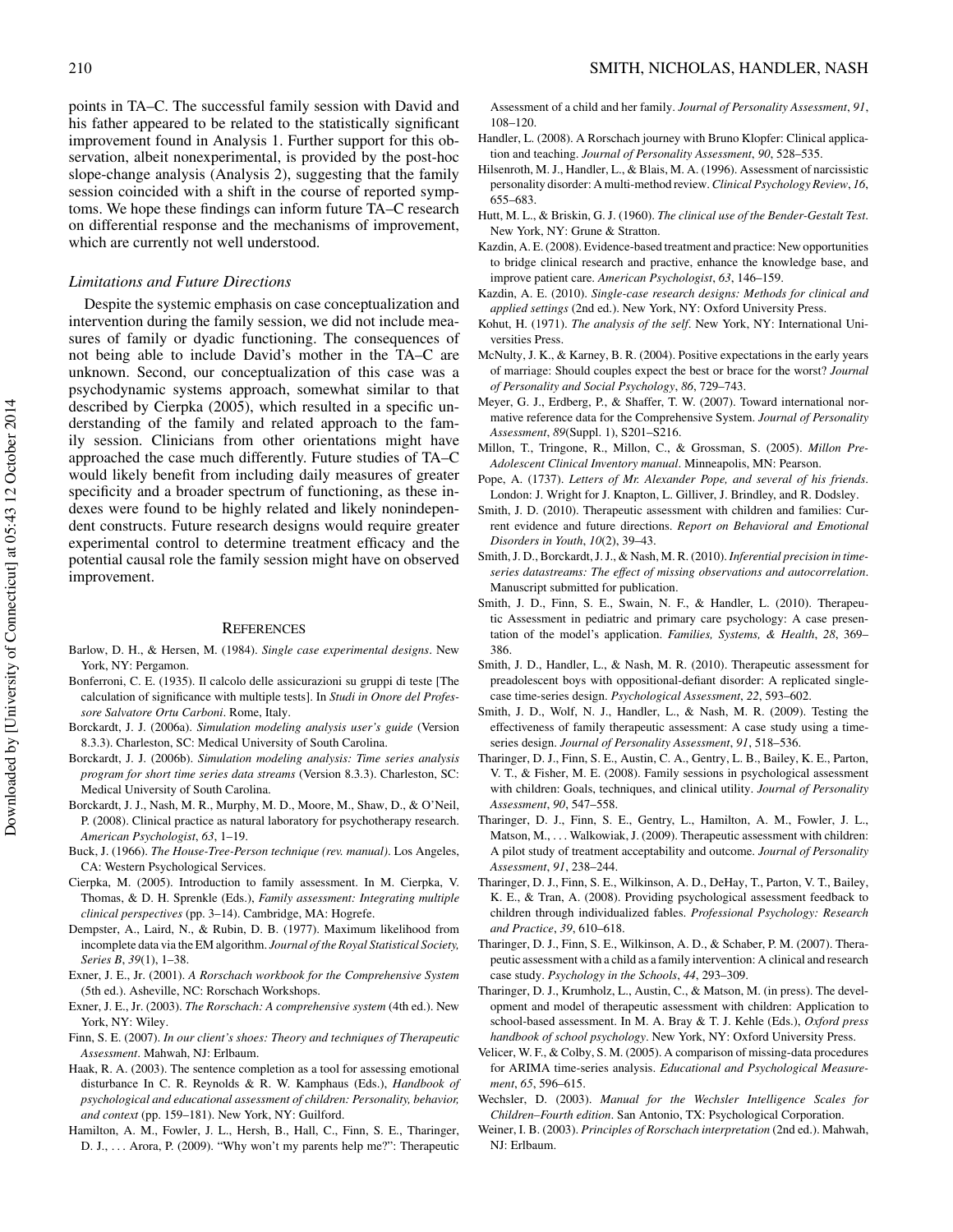| <b>LOCATION</b><br><b>FEATURES</b>                                                                                                                     |                                                       | <b>DETERMINANTS</b>                                                                                                              |                                                                                                                                                                                                                                    |                                                                                                                                                           | <b>CONTENTS</b>                                                                    |                                                                                                                                                                 |                                                                                                                                             | <b>APPROACH</b>                                                                                                                |                                                                    |                                                                                                                                  |
|--------------------------------------------------------------------------------------------------------------------------------------------------------|-------------------------------------------------------|----------------------------------------------------------------------------------------------------------------------------------|------------------------------------------------------------------------------------------------------------------------------------------------------------------------------------------------------------------------------------|-----------------------------------------------------------------------------------------------------------------------------------------------------------|------------------------------------------------------------------------------------|-----------------------------------------------------------------------------------------------------------------------------------------------------------------|---------------------------------------------------------------------------------------------------------------------------------------------|--------------------------------------------------------------------------------------------------------------------------------|--------------------------------------------------------------------|----------------------------------------------------------------------------------------------------------------------------------|
|                                                                                                                                                        | <b>BLENDS</b>                                         |                                                                                                                                  | <b>SINGLE</b>                                                                                                                                                                                                                      |                                                                                                                                                           |                                                                                    |                                                                                                                                                                 |                                                                                                                                             |                                                                                                                                |                                                                    |                                                                                                                                  |
| Zf<br>$= 13$<br>$ZSum = 45.0$<br>ZEst<br>$= 41.5$                                                                                                      | Fr.FM<br>Fr.M<br>M.FY                                 | М<br><b>FM</b><br>m<br>${\rm FC}$                                                                                                | $\overline{2}$<br>$=$<br>5<br>$=$<br>$\mathbf{0}$<br>$=$<br>$\overline{2}$<br>$=$                                                                                                                                                  | H<br>(H)<br>Hd<br>(Hd)<br>Hx                                                                                                                              | $=$<br>$=$<br>$=$<br>$=$<br>$=$                                                    | $\overline{4}$<br>$\mathbf{1}$<br>5<br>$\boldsymbol{0}$<br>$\overline{4}$                                                                                       | $\rm I$<br>$\mathbf{I}$<br>Ш<br>IV<br>$\mathbf{V}$                                                                                          | :WS.D.Dd<br>:W.DdS.W.D<br>$:$ D.D.WS<br>:W.D<br>:W.W                                                                           |                                                                    |                                                                                                                                  |
| W<br>$= 10$<br>$= 19$<br>D<br>$W+D = 29$<br>Dd<br>$=$<br>$\overline{\mathbf{3}}$<br>S<br>$= 4$                                                         |                                                       | CF<br>$\mathsf{C}$<br>Cn<br>FC'<br>C/F<br>$\mathrm{C}^\prime$                                                                    | $\overline{0}$<br>$=$<br>$\mathbf{0}$<br>$=$<br>$\mathbf{0}$<br>$=$<br>$\theta$<br>$=$<br>$\mathbf{0}$<br>$=$<br>$\Omega$<br>$=$                                                                                                   | A<br>(A)<br>Ad<br>(Ad)<br>An<br>Art                                                                                                                       | $=$<br>$=$<br>$=$<br>$=$<br>$=$<br>$=$                                             | 12<br>$\mathbf{1}$<br>$\overline{4}$<br>$\overline{0}$<br>$\overline{2}$<br>$\overline{2}$                                                                      | VI<br>VII<br><b>VIII</b><br>IX<br>X                                                                                                         | $:$ D.D.W<br>:W<br>$:$ W.D.D<br>:D.D.DdS                                                                                       | :D.D.D.D.D.D.D.D                                                   |                                                                                                                                  |
| DQ<br>$= 6$<br>$^{+}$<br>$= 25$<br>$\mathbf O$<br>$= 0$<br>$v/+$<br>$=$ 1<br>V<br><b>FORM QUALITY</b><br><b>FQx</b><br>$\overline{0}$<br>$^{+}$<br>$=$ | MOual<br>$= 0$                                        | <b>FT</b><br><b>TF</b><br>T<br><b>FV</b><br><b>VF</b><br>V<br><b>FY</b><br>YF<br>Y<br>$W+D$<br>Fr<br>$= 0$<br>rF                 | 3<br>$=$<br>$\mathbf{0}$<br>$=$<br>$\Omega$<br>$=$<br>$\mathbf{1}$<br>$=$<br>$\mathbf{0}$<br>$=$<br>$\Omega$<br>$=$<br>$\mathbf{1}$<br>$=$<br>$\overline{0}$<br>$=$<br>$\Omega$<br>$=$<br>$\overline{2}$<br>$=$<br>$\theta$<br>$=$ | Ay<br>B1<br>Bt<br>Cg<br>Cl<br>Ex<br>Fd<br>Fi<br>Ge<br>Hh<br>Ls                                                                                            | $=$<br>$=$<br>$=$<br>$=$<br>$=$<br>$=$<br>$=$<br>$=$<br>$=$<br>$=$<br>$=$          | $\mathbf{1}$<br>$\overline{0}$<br>$\Omega$<br>$\mathbf{1}$<br>$\overline{0}$<br>$\overline{0}$<br>1<br>$\overline{0}$<br>$\Omega$<br>$\overline{0}$<br>$\theta$ | DV.<br>$=2$<br><b>INC</b><br>$=$ 3<br>DR<br>$=1$<br>FAB<br>$= 0$<br><b>ALOG</b><br>$=4$<br><b>CON</b><br>$= 0$<br>Raw Sum6<br>Wgtd Sum6     | SPECIAL SCORES<br>Lv1<br>x1<br>x2<br>x3<br>x4<br>x <sub>5</sub><br>x7<br>$= 13$<br>$= 43$                                      | Lv2<br>1x2<br>1x4<br>1x6<br>0x7                                    |                                                                                                                                  |
| $= 15$<br>$\mathbf{o}$<br>- 6<br>$=$<br>u<br>$= 11$<br>$\overline{0}$<br>$=$<br>none                                                                   | $=$ 3<br>$= 0$<br>$=1$<br>$= 0$                       | <b>FD</b><br>$=15$<br>$= 5$<br>F<br>$= 9$<br>$= 0$<br>(2)                                                                        | 15<br>$=$<br>13<br>$=$<br>9<br>$=$                                                                                                                                                                                                 | Na<br>Sc<br>Sx<br>Xy<br>Id                                                                                                                                | $=$<br>$=$<br>$=$<br>$=$<br>$=$                                                    | 3<br>$\overline{c}$<br>$\theta$<br>$\overline{0}$<br>$\theta$                                                                                                   | AB<br>AG<br><b>COP</b><br>CP<br>RATIOS, PERCENTAGES, AND DERIVATIONS                                                                        | $= 0$<br>$=$ 1<br>$=$ 3<br>$= 0$                                                                                               | <b>GHR</b><br><b>PHR</b><br><b>MOR</b><br><b>PER</b><br><b>PSV</b> | $\overline{4}$<br>$=$<br>8<br>$=$<br>- 1<br>$=$<br>$\overline{0}$<br>$=$<br>$\theta$<br>$=$                                      |
| 32<br>$R =$<br>4:1.0<br>FB<br>$=$<br>6:6<br>eb<br>$=$                                                                                                  | L<br>EA<br>es<br>Adj es                               | 6.8<br>$=$<br>5.0<br>$=$<br>12<br>D<br>$=$<br>$=$<br>11                                                                          | FC:CF+C<br><b>EBPer</b><br>$=$<br>$=$<br>Adj D<br>$=$                                                                                                                                                                              | $=$<br>4.0<br>$-2$<br>$-2$<br>S                                                                                                                           | 2.0<br>Pure C<br>SmC'WSmC<br>Afr<br>Blends/R                                       | <b>COP</b><br>$\!\!\!=\!\!\!\!$<br>$=$<br>$=$<br>$=$<br>$=$                                                                                                     | 3<br>$=$<br>$\mathbf{0}$<br><b>GHR:PHR</b><br>0:1.0<br>a:p<br>0.78<br>$Food =$<br>$\overline{4}$<br>SumT<br>3:32<br>Human Cont              | AG<br>4:8<br>$=$<br>10:0<br>$=$<br>$\mathbf{1}$<br>3<br>$=$<br>10<br>$=$                                                       | $\mathbf{1}$<br>$=$                                                |                                                                                                                                  |
| FM<br>$=$<br>m<br>$=$<br>$=$<br>a:p<br>Ma:Mp<br>$=$<br>$2AB+Art+Ay$<br>$=$<br><b>MOR</b><br>$=$                                                        | 6<br>$\mathbf{0}$<br>10:0<br>4:0<br>3<br>$\mathbf{1}$ | SumC<br>$=$<br>SumV<br>$=$<br>Sum <sub>6</sub><br>$=$<br>Lv2<br>$=$<br>WSum6<br>$=$<br>$M-$<br>$\!\!\!=\!\!\!\!$<br>Mnone<br>$=$ | $\boldsymbol{0}$<br>1<br>13<br>3<br>43<br>$S-$<br>1<br>$\mathbf{P}$<br>$\theta$                                                                                                                                                    | SumT<br>$=$<br>SumY<br>$=$<br>XA%<br>$\hspace*{0.2em} = \hspace*{0.2em}$<br>WDA%<br>$=$<br>$X - \%$<br>$=$<br>$=$<br>$=$<br>$X + \%$<br>$=$<br>Xu%<br>$=$ | 3<br>$\overline{c}$<br>0.66<br>0.69<br>0.34<br>$\overline{c}$<br>5<br>0.47<br>0.19 | Cp<br>Zf<br>W:D:D <sub>d</sub><br>W:M<br>Zd<br><b>PSV</b><br>$DQ+$<br><b>DQv</b>                                                                                | $\boldsymbol{0}$<br>13<br>$=$<br>10:19:3<br>$=$<br>10:1<br>$=$<br>$+3.5$<br>$=$<br>$\overline{0}$<br>$=$<br>6<br>$=$<br>$\mathbf{1}$<br>$=$ | PureH<br><b>PER</b><br>Isol Indx<br>$3r+(2)/R$<br>$Fr + rF$<br>SumV<br><b>FD</b><br>$An + Xy$<br><b>MOR</b><br>$H:(H)+Hd+(Hd)$ | $=$<br>$=$<br>$=$<br>$=$<br>$=$<br>$=$<br>$=$<br>$=$<br>$=$<br>$=$ | $\overline{4}$<br>$\overline{0}$<br>0.19<br>0.66<br>$\overline{4}$<br>$\mathbf{1}$<br>$\overline{0}$<br>2<br>$\mathbf{1}$<br>4:6 |
| $PTI = 3$                                                                                                                                              | $DEPI = 3$                                            |                                                                                                                                  | $CDI = 3$                                                                                                                                                                                                                          |                                                                                                                                                           |                                                                                    | $S-CON = N/A$                                                                                                                                                   |                                                                                                                                             | $HVI = No$                                                                                                                     |                                                                    | $OBS = No$                                                                                                                       |

## APPENDIX A COMPREHENSIVE SYSTEM 5TH EDITION STRUCTURAL SUMMARY

## APPENDIX B

#### AARON THE GOLDEN EAGLE: A STORY FOR DAVID

Once upon a time, there was a young golden eagle named Aaron. When Aaron was born, he lived with his parents and his sister high atop a rocky cliff where they could see the bountiful forest and lakes below. Aaron was a happy little eagle and he enjoyed going to eagle school where he learned how to hunt for mice and dive for fish in the rivers. He didn't always like eagle school, though. Sometimes the other eagles were mean to Aaron. They called him mean names and told him he wasn't very smart.

Aaron knew a lot of things about the world that the other eagles didn't know and he felt that this meant he was smarter than them. When he first went to school, he got the best grades in his class, but then the lessons started to get harder and he wasn't able to get the highest grades anymore. He tried to appear smart to his classmates by finishing his lessons the fastest. But he made many mistakes, and his instructor didn't give him very good grades. Aaron didn't understand why he was getting these bad scores. The lessons at eagle school had always been so easy for him, but now he was struggling.

Other things weren't going well for Aaron at eagle school either. The other eagles picked on him and called him names